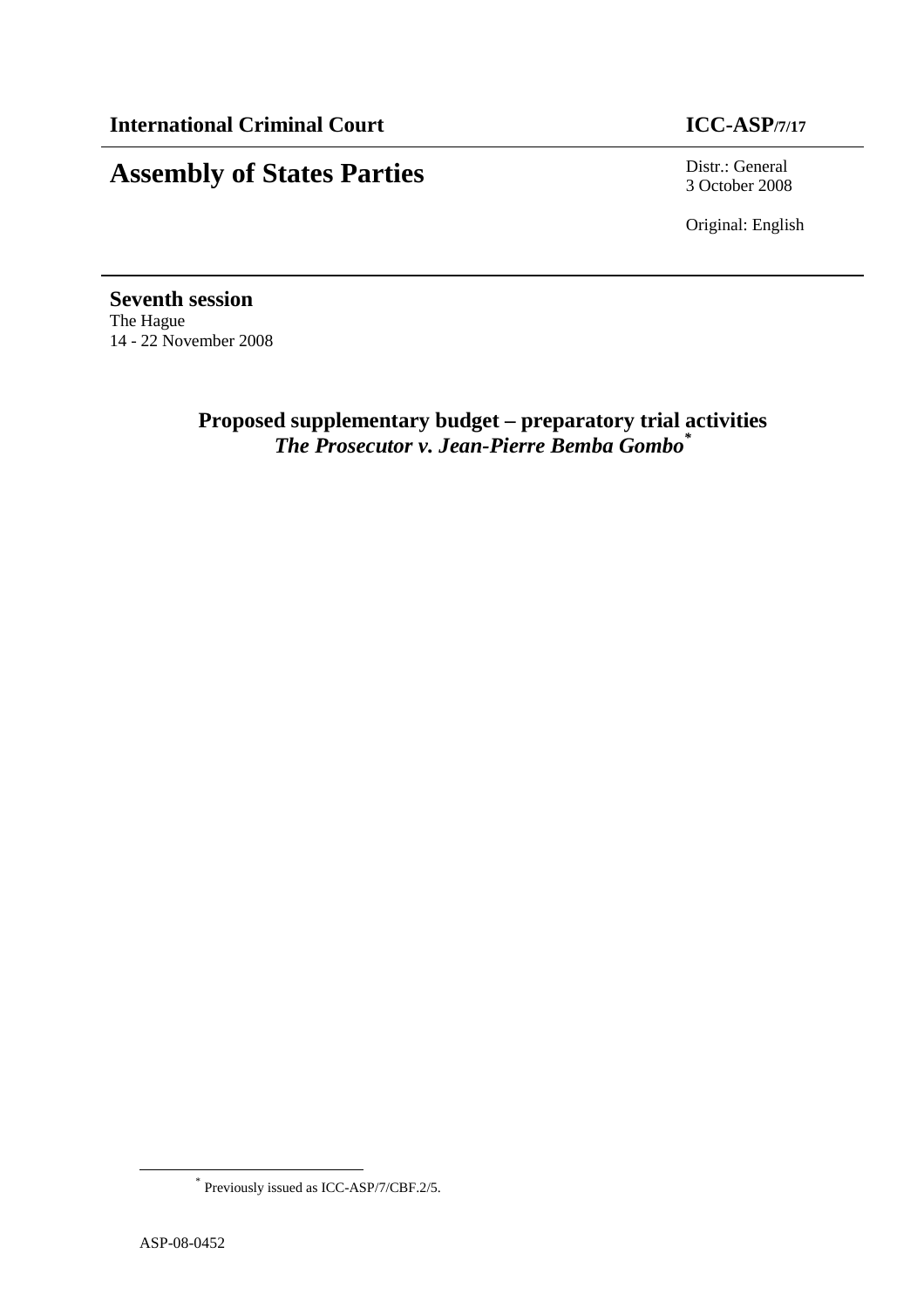### **Proposed supplementary budget – preparatory trial activities**  *The Prosecutor v. Jean-Pierre Bemba Gombo*

#### **Introduction**

1. In the situation of the Central African Republic (CAR), the Court's Pre-Trial Chamber III on 23 May 2008 issued a warrant under seal and requested the provisional arrest of Mr Jean-Pierre Bemba Gombo. The request was executed on 24 May 2008 by the Kingdom of Belgium and the warrant of arrest was made public the same day. Following the issuance of a new warrant of arrest on 10 June 2008, Mr. Jean-Pierre Bemba Gombo was surrendered to the Court on 3 July. His initial appearance before Pre-Trial Chamber III took place on 4 July 2008 during which the date for the hearing to confirm the charges was set for 4 November 2008.

2. As indicated in the Proposed Programme Budget for  $2008$ ,<sup>1</sup> in the case of trials, the determinant for requesting funds is the arrest and surrender of individuals to the seat of the Court at the day of submission of the proposal to the Assembly of State Parties. With the surrender of Mr. Bemba Gombo to the Court on 3 July 2008, approximately on the planned date of submission of the budget, the Court indicated in its proposed budget for 2009 that it was not able to include the additional budget requirements for this case in the original proposed budget document, but that it would submit a supplementary report on the related budget implications.<sup>2</sup> The goal of the present report is therefore to set out the budgetary consequences of this arrest and to request a decision from the Committee on Budget and Finance on the most appropriate budgetary solution, i.e. either to amend the budget or to meet the additional requirements from the Contingency Fund.

#### **Financial implications**

3. The assumption is that, in the case of *the Prosecutor v. Jean-Pierre Bemba Gombo*, the pretrial and possible trial preparation activities will continue for the full year of 2009. Some of the costs associated with these activities are not foreseen in the regular budget for 2008, nor have they been included in the proposed budget for 2009. Others, such as the cost of detention, are a standard part of the Court's regular budget. The costs that will be incurred in 2009 relate to pre-trial and possible trial preparation activities.

4. As indicated in the tables and text below, the major additional costs for this phase relate to the Office of the Prosecutor (OTP), Legal Counsel, interpretation and translation services, victims and witnesses, and travel, and amount to  $\epsilon$ 2,516,300

5. When budgeting for staff in this case, the Court's assumption is that staff associated with the Court's first or second trials will move to the next case/trial whenever possible, thereby alleviating the need for additional staff in a third trial. It is therefore proposed that most of the additional staff currently envisioned for preparatory activities for a third trial are budgeted on a general temporary assistance (GTA) basis. However, should this staff rotation structure not be achievable due to the timing of proceedings, additional staff would continue to be required and these positions would have to be requested as established posts (situation-related) in the 2010 budget.

6. Other costs, such as legal aid, may be recurring and as such will be requested for the 2010 budget.

 $\overline{a}$ 

<sup>&</sup>lt;sup>1</sup> Official Records of the Assembly of States Parties to the Rome Statute of the International Criminal Court, *Sixth session, New York, 30 November to 14 December 2007 (International Criminal Court publication, ICC-*ASP/6/20), vol. II, part A, para. 55.

<sup>&</sup>lt;sup>2</sup> ICC-ASP/7/9, para. 55.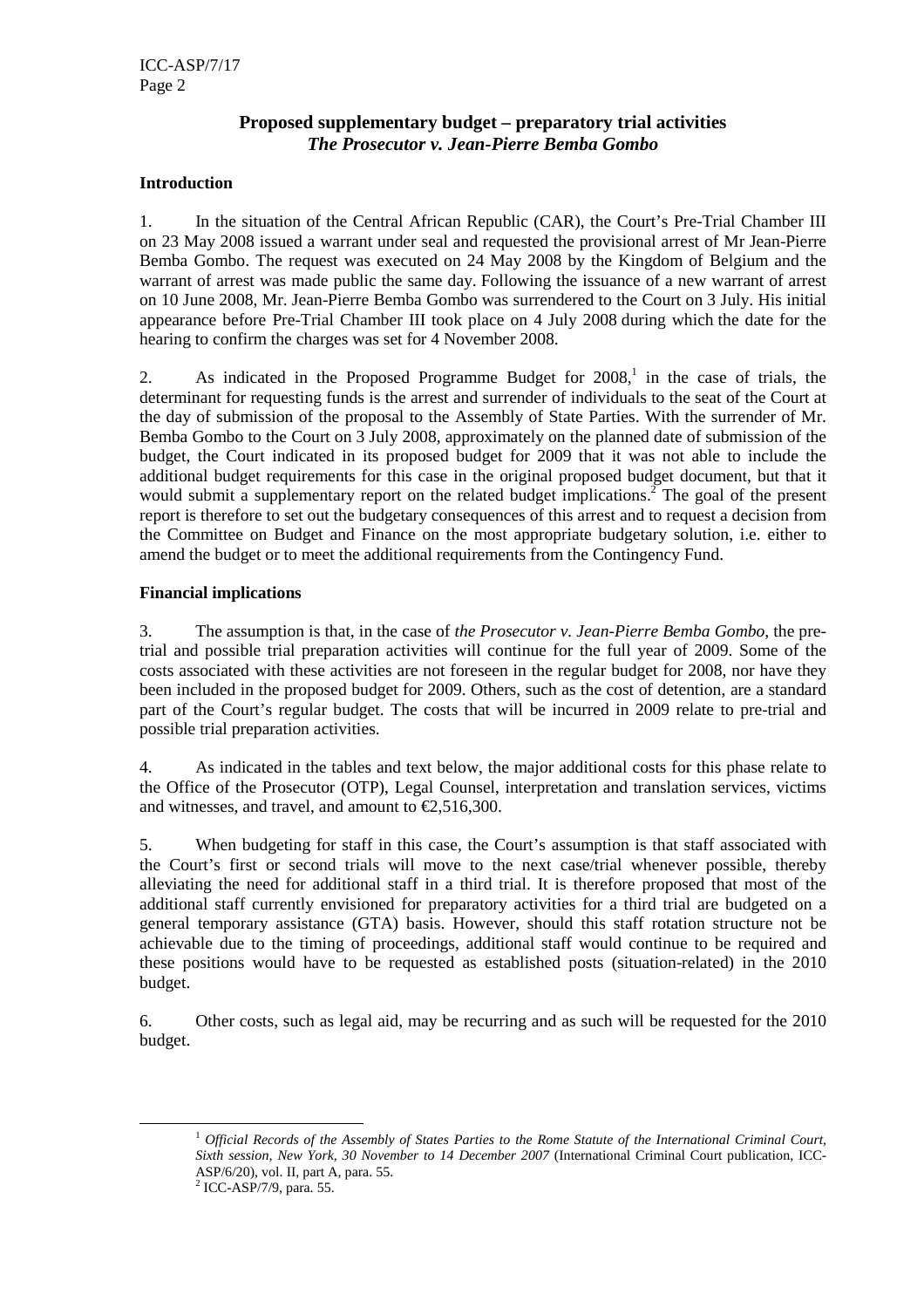# **Resource requirements**

| Table 1. Budget summary preparatory trial activities 2009 (in thousands of euros) |  |  |  |  |  |
|-----------------------------------------------------------------------------------|--|--|--|--|--|
|-----------------------------------------------------------------------------------|--|--|--|--|--|

| <b>The Prosecutor v.</b><br>Jean-Pierre Bemba Gombo | Major<br>Programme II | Major<br>Programme III | Total   |  |
|-----------------------------------------------------|-----------------------|------------------------|---------|--|
| Staff costs                                         | 65.6                  | 193.9                  | 259.5   |  |
| Subtotal staff                                      | 65.6                  | 193.9                  | 259.5   |  |
| General temporary assistance                        | 779.0                 | 388.0                  | 1,167.0 |  |
| Consultants                                         | 33.8                  |                        | 33.8    |  |
| Subtotal other staff                                | 812.8                 | 388.0                  | 1,200.8 |  |
| Travel                                              | 128.4                 | 17.6                   | 146.0   |  |
| Contractual services incl. training                 | 5.0                   | 733.2                  | 738.2   |  |
| General operating expenses                          |                       | 171.7                  | 171.7   |  |
| Subtotal non-staff                                  | 133.4                 | 922.5                  | 1,055.9 |  |
| <b>Total</b>                                        | 1,011.8               | 1,504.4                | 2,516.3 |  |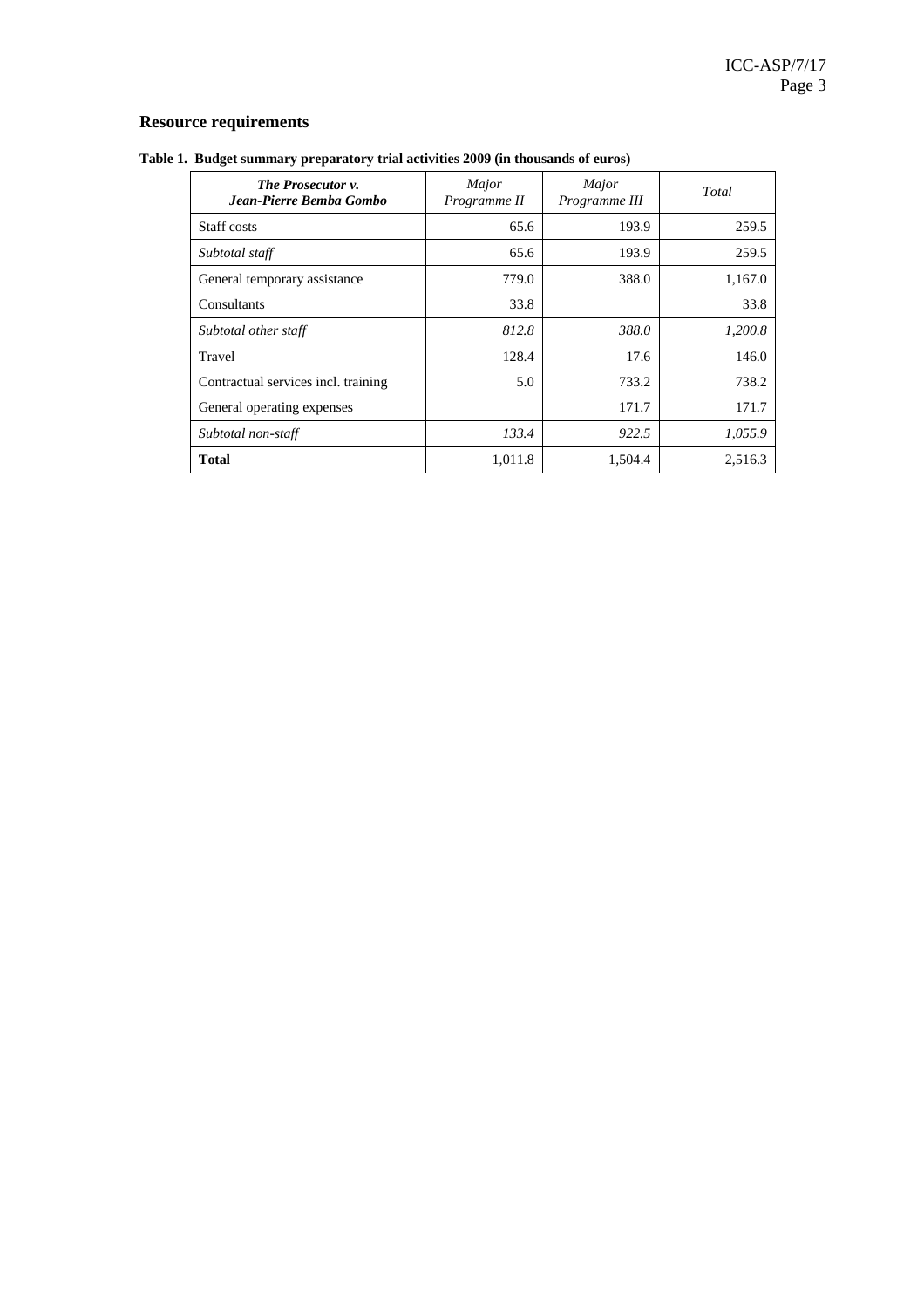|  |  |  |  |  | Table 2: Posts and GTA posts by major programme – preparatory trial activities 2009 (in thousands of euros) |  |  |  |  |  |
|--|--|--|--|--|-------------------------------------------------------------------------------------------------------------|--|--|--|--|--|
|--|--|--|--|--|-------------------------------------------------------------------------------------------------------------|--|--|--|--|--|

|                                                               | Subprogramme | Type       | Grade  | Total   |
|---------------------------------------------------------------|--------------|------------|--------|---------|
| <b>MPII</b>                                                   |              |            |        |         |
| Immediate Office of the Prosecutor (2100)                     |              |            |        |         |
| Translator (Eng-French)                                       | 2100         | <b>GTA</b> | $P-3$  | 77.8    |
| Search Assistant                                              | 2100         | Post       | $G-OL$ | 65.6    |
| Field Interpreters                                            | 2100         | <b>GTA</b> | $G-OL$ | 10.9    |
| Jurisdiction, Complementarity and Cooperation Division (2200) |              |            |        |         |
| Cooperation/Analyst                                           | 2200         | <b>GTA</b> | $P-2$  | 67.8    |
| <b>Investigation Division (2300)</b>                          |              |            |        |         |
| Investigator                                                  | 2330         | <b>GTA</b> | $P-3$  | 43.2    |
| Associate Investigator                                        | 2330         | <b>GTA</b> | $P-2$  | 28.5    |
| Associate Analyst                                             | 2330         | <b>GTA</b> | $P-2$  | 35.7    |
| Prosecution Division (2400)                                   |              |            |        |         |
| <b>Trial Lawyer</b>                                           | 2420         | <b>GTA</b> | $P-4$  | 106.9   |
| <b>Trial Lawyer</b>                                           | 2420         | <b>GTA</b> | $P-3$  | 86.4    |
| <b>Trial Lawyer</b>                                           | 2420         | <b>GTA</b> | $P-3$  | 86.4    |
| Associate Trial Lawyer                                        | 2420         | <b>GTA</b> | $P-2$  | 60.6    |
| Associate Trial Lawyer                                        | 2420         | <b>GTA</b> | $P-2$  | 60.6    |
| <b>Assistant Trial Lawyer</b>                                 | 2420         | <b>GTA</b> | $P-1$  | 57.1    |
| <b>Assistant Trial Lawyer</b>                                 | 2420         | <b>GTA</b> | $P-1$  | 57.1    |
| Subtotal staff costs MP II                                    |              |            |        | 844.6   |
| <b>MP III</b>                                                 |              |            |        |         |
| Division of Court Services (3300)                             |              |            |        |         |
| <b>Court Records Assistant</b>                                | 3320         | Post       | GS-OL  | 65.6    |
| Para-professional Interpreter                                 | 3340         | <b>GTA</b> | $P-1$  | 85.6    |
| Para-professional Interpreter                                 | 3340         | <b>GTA</b> | $P-1$  | 85.6    |
| Para-professional Interpreter                                 | 3340         | <b>GTA</b> | $P-1$  | 85.6    |
| Field Support Assistant - GTA                                 | 3350         | <b>GTA</b> | GS-OL  | 65.6    |
| Field Protection/Operations Assistant - GTA                   | 3350         | <b>GTA</b> | GS-OL  | 65.6    |
| Division of Victims and Counsel (3500)                        |              |            |        |         |
| Counsel                                                       | 3540         | Post       | $P-4$  | 128.3   |
| Subtotal staff costs MP III                                   |              |            |        | 581.9   |
| <b>Total staff costs</b>                                      |              |            |        | 1,426.5 |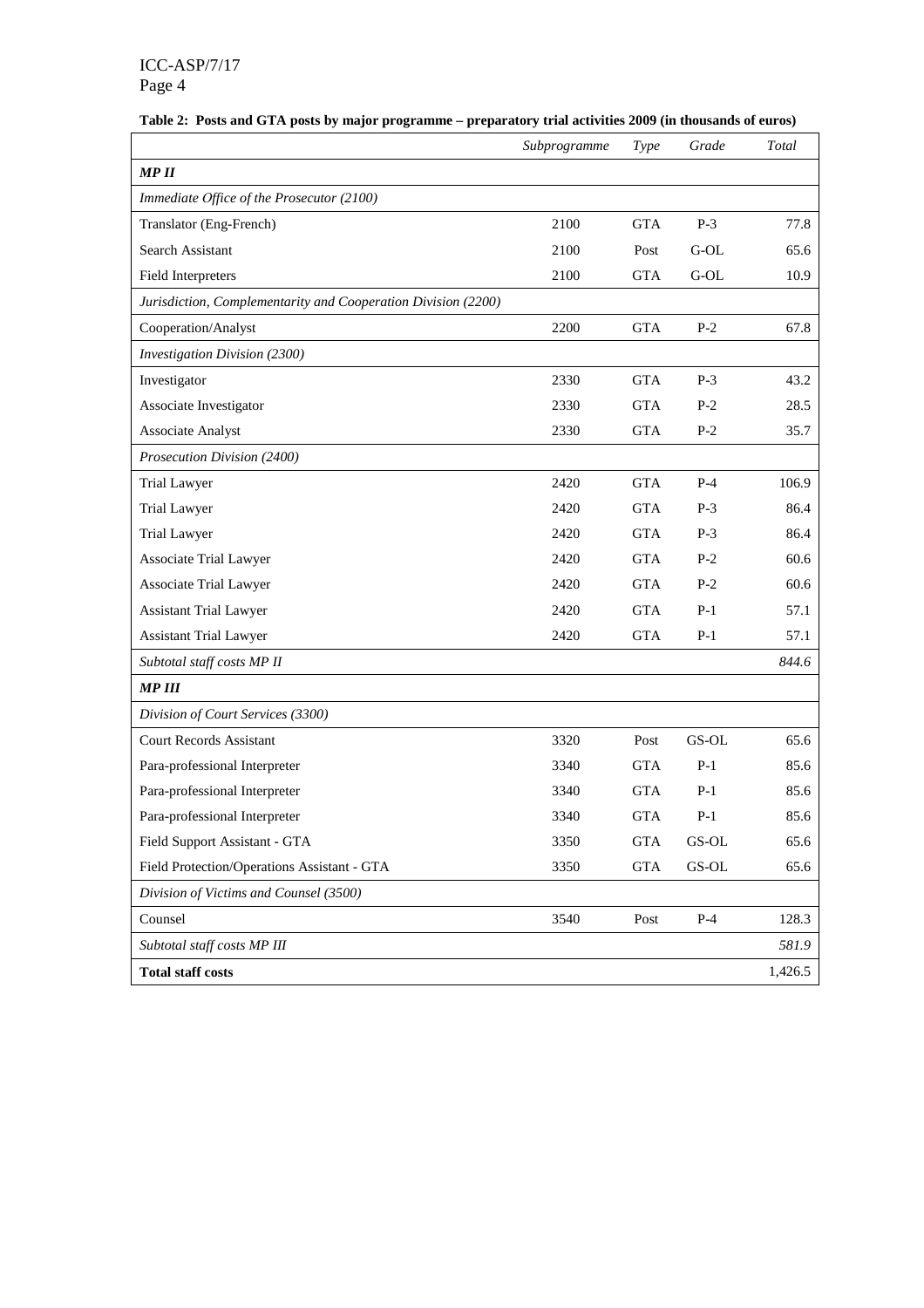#### **Resources description**

#### *Major Programme I – Judiciary*

7. Costs of judges and related staff are already included in the regular budget of the Court. No other costs are foreseen at this stage. Additional legal support staff may be needed depending on the development in this case as well as in the other cases before the Court.

#### *Major Programme II – Office of the Prosecutor (OTP)*

8. Staff costs: a total of 11 GTA professional posts are required to establish a full trial team for this case, for a period of 4 to 10 work-months depending on the duties. As consistent with the previous trial-related requests, the trial team is a joint team comprising not only the prosecution staff but also one cooperation/analysis expert (Jurisdiction, Complementarity and Cooperation Division (JCCD)) and three investigation staff assigned in support of investigative, admissibility and cooperation issues relevant to the case.

9. An additional GTA at P-3 level is requested to support the accelerated pace necessary for the translation of evidence and ensure trial readiness. For interpretation, two months of GTA at the GS-OL level is requested to support further investigative and follow-up activities with witnesses to the case.

10. A new established post of Search Assistant (GS-OL) is requested for the Services Section in support of disclosure and specific evidence repository searches that will be necessary following decisions of the Court on the scope of victims' participation rights. The results of these searches will be provided to the Counsel for Victims. This is a new function that will cater for all existing cases and cannot be met from within the existing resources of the Knowledge-Base Unit. Since the function is not temporary, an established, situation-related post is requested.

11. Non-staff costs: Additional funds are needed to cover the travel costs of missions for contacts with witnesses (including field interpretation), investigative missions triggered by Court orders or defence activities, as well as on-site visits for trial and appeals preparation. The amount of  $\epsilon$ 128,400 provides for 30 individual missions to/from the region of operations.

12. An amount of  $\epsilon$ 33,800 is requested for consultancy to cover the costs of expert witnesses in support of the case. This amount represents the equivalent of approximately 2.5 months at the P-5 level including any travel-related costs.

13. An amount of  $\epsilon$ 5,000 is requested for OTP-specific, public-information-related activities directly linked to the case.

#### *Major Programme III – Registry*

14. Staff costs: Most preparatory trial activities take place within the Division of Court Services as a consequence of an increased number of submissions by the parties, decisions, hearings (status conferences), transcripts and filings to be signed. The demand for translation and interpretation is also expected to increase. Three professional GTA posts and two GS-OL GTA post are required to complement existing resources.

15. One more professional post is required for the Office of Public Counsel for the Defence (OPCD) to provide legal support directly related to the defendant and for court record assistance (Division of Victims and Counsel (DVC)). The legal aid scheme of the Court is based on the premise that OPCD lends support to the defence team, particularly during the pre-trial phase bearing in mind that new teams need to become fully acquainted with the unique framework of the Rome Statute.